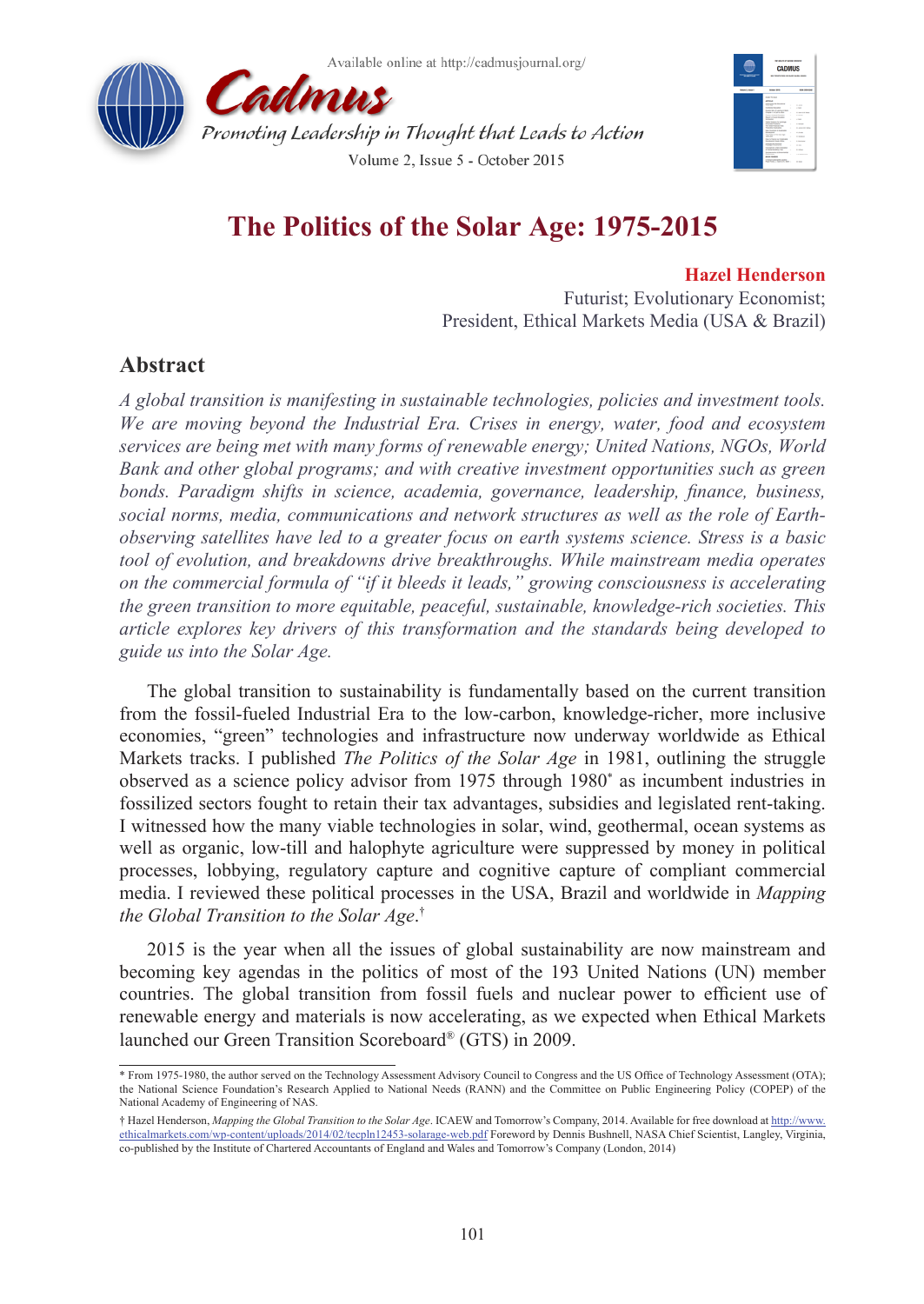Anticipating the disappointments of the UN Climate Summit in Copenhagen, we identified the trends in private sector investing in all the new companies and technologies in solar, wind, efficiency, storage as well as geothermal, wave power and research in the \$1.2 trillion total worldwide in 2009. We projected that if the pace of at least \$1 trillion annually continues until 2020, the world's economies would shift into the more sustainable, cleaner, knowledge-rich technologies of the next era as described in the aforementioned *Mapping the Global Transition to the Solar Age*. This transition is well underway as evidenced by numerous reports from Financing the Transition, Long Finance;<sup>1</sup> Fiscal Policies and the Green Economy Transition;<sup>\*</sup> and Greening China's Financial System.<sup>2</sup> Even the fall in oil prices is not derailing the transition to renewable energy and efficiency, especially in developing countries where solar is growing and oil accounts for only 1.5% of electricity generation in the key markets where solar is growing.<sup>[3](#page-9-2)</sup> These trends can address the needs of the 1.3 billion people lacking electricity, particularly when combined with information technologies like mobile phones and virtual financial services.<sup>[4](#page-9-3)</sup> Even the natural gas from shale in the USA can no longer change the direction of the transition to renewables, while its current role usurping coal in electric utilities' fuel mixes is leading to new risks and vulnerabilities.<sup>5</sup>

So far, the drivers of this global transition have been the 1) growing risks of fossil fuels and nuclear energy, unaccounted rising costs of resource-degradation, waste, pollution and health impacts (still "externalized" from company and government accounts); 2) pressure on water supplies, collapsing fish stocks, spreading desertification and loss of forests and biodiversity; and 3) the growing recognition of the benefits of the green transition to sustainability in public health and safety, environmental quality, more equitable decentralized technologies—all of which are available and when scaled could provide unlimited sustainable energy for all countries.† *Better Growth Better Climate*, the Synthesis Report of the Global Commission on the Economy and Climate, a global consortium of eight research institutes, documents that this green transition will also provide opportunities for jobs and boost sustainable global development.‡

Since 2009, the rising awareness of these new global possibilities grew worldwide among the grass roots, in academia and at last reached politicians and traditional financial centers. These crises of unsustainability humanity faces were seen more clearly as caused by limited perception of planetary processes and our place in its living biosphere. As we humans began accepting our role in these crises, including climate change, many became empowered to take responsibility to act in this new Age of the Anthropocene. Scarcities of water, arable land and forests which had fueled "resource grabbing" by multinationals and government sovereign wealth funds increasingly meet with local resistance. A report by *The Guardian* demonstrated the failure of such privatization models.<sup>[6](#page-9-5)</sup>

<sup>\* &</sup>quot;Fiscal Policies and the Green Economy Transition: Generating Knowledge – Creating Impact," OECD Green Growth Knowledge Platform Third Annual Conference Report, Ca' Foscari University of Venice, The Energy and Resources Institute, United Nations Environment Programme, the Government of Switzerland, the Government of the Netherlands [http://www.greengrowthknowledge.org/sites/default/files/Conference\\_report\\_design2.pdf](http://www.greengrowthknowledge.org/sites/default/files/Conference_report_design2.pdf)

<sup>†</sup> See for example the Green Transition Scoreboard® reports from 2012 and 2013.

<sup>‡</sup> Better Growth Better Climate, Global Commission on the Economy and Climate, World Resources Institute, EDRI, Tsinghua University, Climate Policy Initiative, Global Green Growth Institute, Stockholm Environment Institute, CRIER, LSE Cities, September 2014.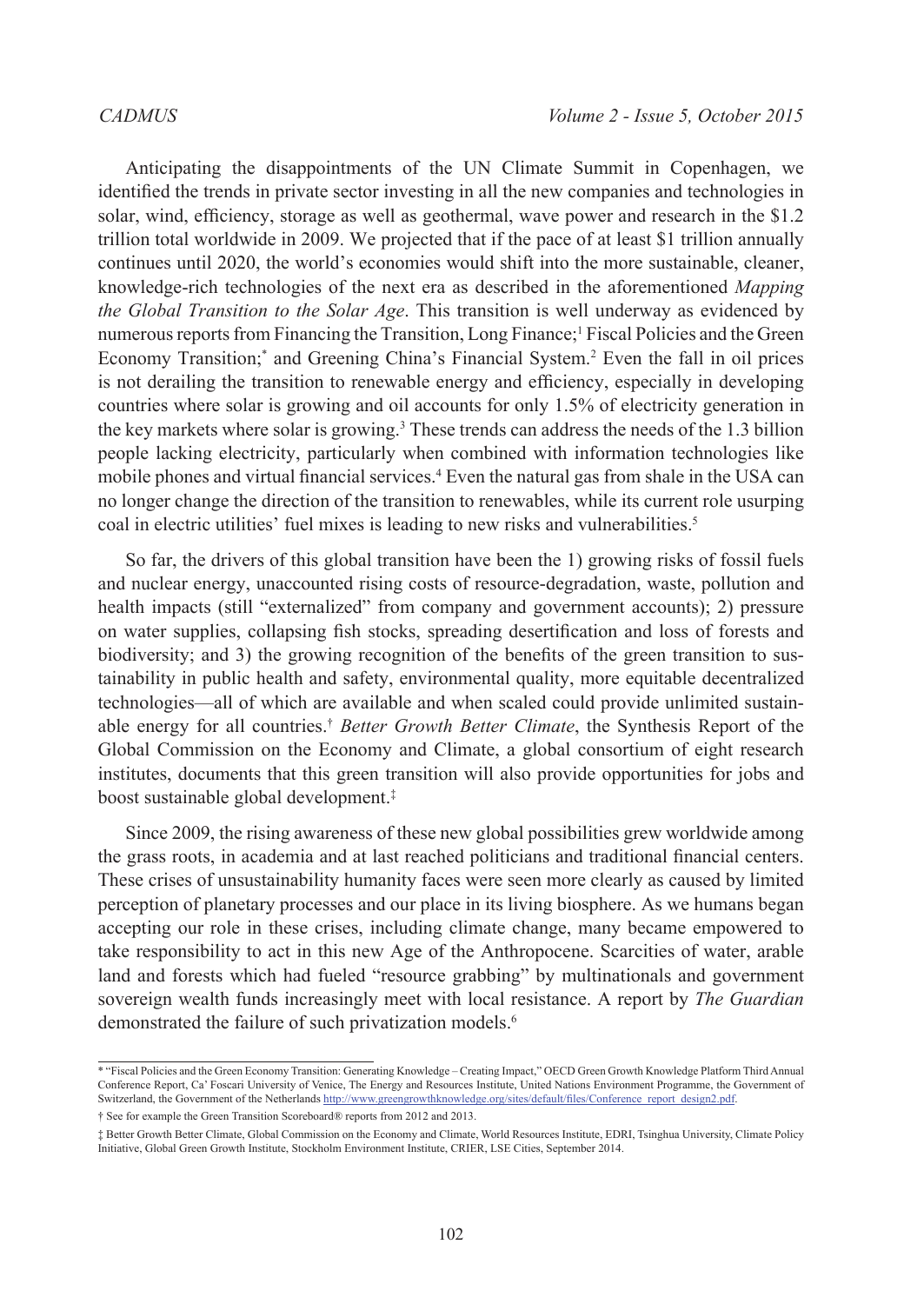### **1. Countries "grabbing" land outside their borders**[7](#page-9-6)

The tipping point was in 2012 where 50,000 civic leaders met with leaders of 193 UN member countries and many enlightened businesses and investor groups at the UN Summit Rio+20 in Rio de Janeiro, Brazil.\* Our GTS was presented at this summit in many venues with our 2012 total at \$3.3 trillion. Corporations and institutional investors signed The Natural Capital Declaration and Roadmap which has since then added hundreds of organizations.<sup>†</sup> Pension funds, particularly in Europe, joined the transition.<sup>8</sup>

The alarming weather events and natural disasters of 2013 and 2014 finally brought widespread recognition of anthropogenic climate change and the growing debate about mitigation and inevitable adaptation to rising sea levels and security risks. Global Insights on ESG in Alternative Investing were provided by Mercer and LGT Capital Partners. Many pension fund managers who formerly cited financial risks in divesting from fossil fuels now cite the risks of "stranded assets."

Thus, defensive, rearview mirror responses gave way to more proactive approaches. Forward-looking financial groups promoted the wide range of new investments and the need to shift portfolios from fossil fuels and "stranded assets" to market reforms, including carbon taxes and writing down "proven reserves" which clearly could not be exploited without increasing global warming beyond  $2^{\circ}$ C. While solar PV and thermal CSP, wind and efficiency became increasingly attractive and prices, particularly of solar PV, continue to fall, even *The Economist* acknowledged the new circumstances in their special report "Let There Be Light". All this was made even more attractive by the drop in oil prices below \$50 a barrel by January 2015, allowing governments to withdraw costly subsidies to consumers. Unfortunately, subsidies to producers have largely stayed in place. However, London's FTSE launched its ex-Fossil Fuels Index series, and the UN's \$53 billion Joint Staff Pension Fund has seeded two low-carbon exchange-traded funds (ETFs).<sup>[9](#page-9-8)</sup> As carbon assets are downgraded in portfolios, we recommend that these be repriced as "*in situ* chemical feedstocks reserves" to soften the blow.

Looking ahead, this acceleration of the green transition is powered by fundamental shifts in human perspectives leading to paradigm shifts in science, academia, governance, leadership, finance, business, social norms, media, communications and network structures. The role of space and Earth-observing satellites led to a greater focus on exploration of earth systems science.‡ The computerized digital revolution and social networking underlie all these shifts as efficiency in energy, manufacturing, urban redesign, transport, healthcare, finance and many other sectors of post-industrial societies are digitized and dis-intermediated. Harvard physicist Mara Prentiss links efficiency advances and renewable energy to show how the USA can be 100% powered by these cleaner, healthier systems in *Energy Revolution* (2015)[.10](#page-9-9)

While we are seeing ourselves anew as one confused, troubled human family, trying to adjust to each other's differing experiences, beliefs and cultural practices, we are also

<sup>\*</sup> Report of the United Nations Conference on Sustainable Development, UNCSD, Rio de Janeiro, Brazil, June 2012. Available at<http://www.uncsd2012.org/>

<sup>†</sup> The Natural Capital Declaration and Roadmap, UNEP and GCP, 2014.

<sup>‡</sup> NASA at http://science.nasa.gov/earth-science/ and EthicalMarkets.com at http://www.ethicalmarkets.com/category/earth-systems-science/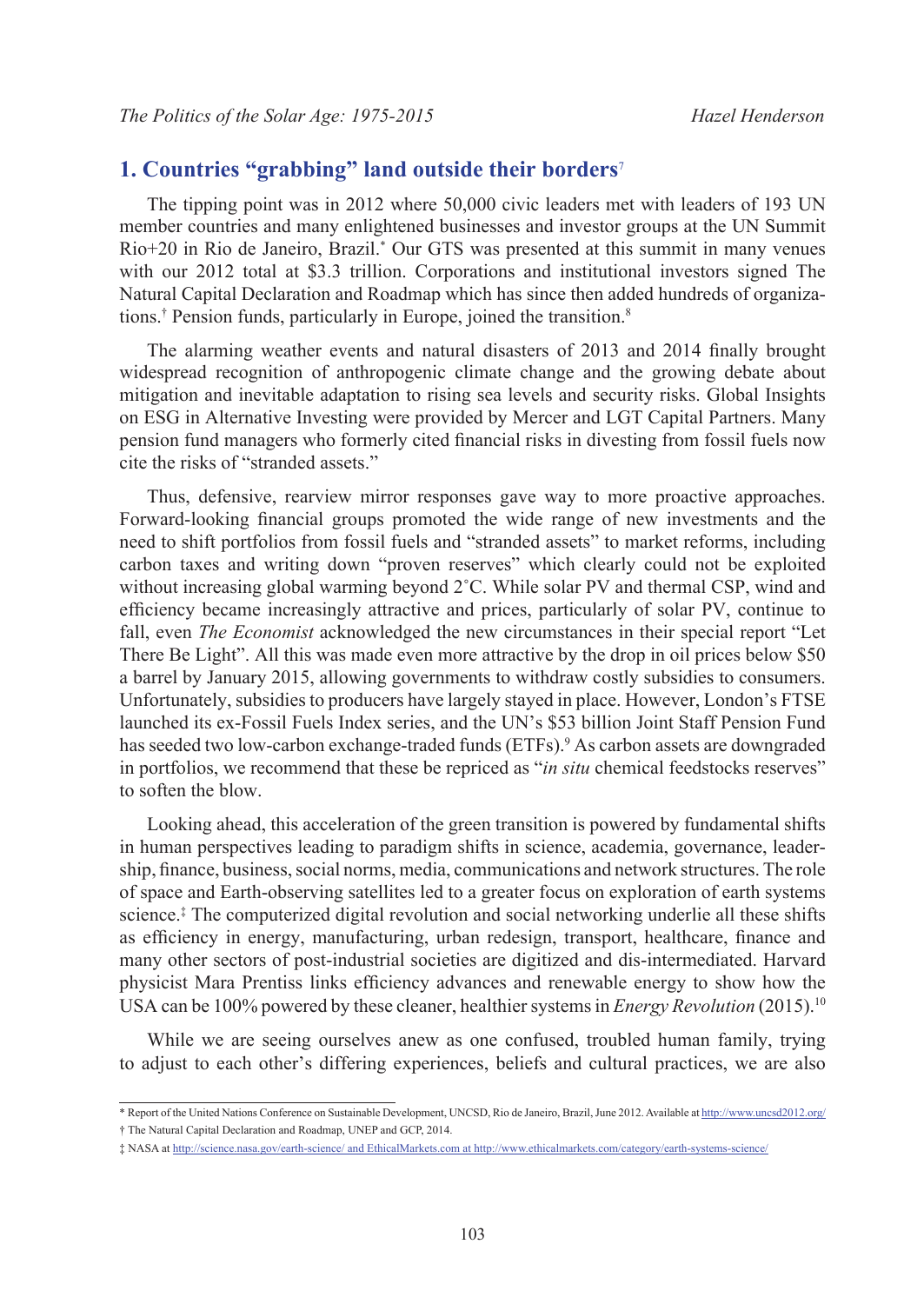acknowledging the globalization and technologies we have created which we must now address and manage if we are to survive. As we deal with the resulting conflicts, inequality, social fragmentation and mindless violence, humans are learning and survival strategies are emerging. We recall that stress has been a basic tool of evolution in all species, including our own.

**Breakdowns drive breakthroughs.** There is much good news, submerged in mainstream media, still operating on the old commercial formula: violence, sex, scandal as weapons of mass distraction—"if it bleeds, it leads." In *The Better Angels of Our Nature* (2011), Harvard psychologist Steven Pinker tells the more hopeful story based on millennial historical trends including the feminization of societies, "gentle commerce", expanding reason and sympathy and social order. Charles Johnston, MD, sees these trends as leading toward cultural maturity in *Hope and the Future* (2014). Even in the face of rising sectarian conflicts in the Mid-East, similar reports from *Business Week* and *New Scientist* document how humans are "changing the juice we use to run our civilization" and "witnessing a complete transformation of the world."<sup>11,[12](#page-9-11)</sup> Even US populations are beginning to see climate change as a threat and surveys now show bipartisan support for government regulation of greenhouse gases and majorities now favor solar energy.\*, †

Key drivers in 2015 accelerating the green transition to more equitable, peaceful, sustainable societies are knowledge-intensive, paradigm shifts—new source codes now steering social, political, financial, corporate and academic decisions and changes:

- Beyond quantitative economic models to qualitative growth, systems approaches to human development, wellbeing and happiness
- Beyond short-term gain to long-term sustainability
- Beyond competition to collaboration and cooperation

These more inclusive systemic paradigms are re-shaping:

- Markets and commons in new global agreements
- MOOCs revolutionizing academic-based learning<sup>13</sup>
- Beyond scarcity economics to abundance and embracing earth systems science
- Beyond mining the Earth for energy to harvesting the Sun's free photons—that safely sited nuclear power 93 million miles from Earth

These new source codes are now pervading our organizations, new strands of cultural DNA deep in our operational hard drives, leading to new strategies, assumptions and decisions:

• Accounting and internalizing all social and environmental costs into public and private balance sheets (beyond GDP and "externalizing," toward full-spectrum, truthful accountability and circular economies).<sup>[14](#page-9-13)</sup>

<sup>\*</sup> Polling the American Public on Climate Change, Environment and Energy Study Institute, April 2015.

<sup>†</sup> U.S. Homeowners on Clean Energy: A National Survey, SolarCity, Clean Edge and Zogby Analytics, March 2015.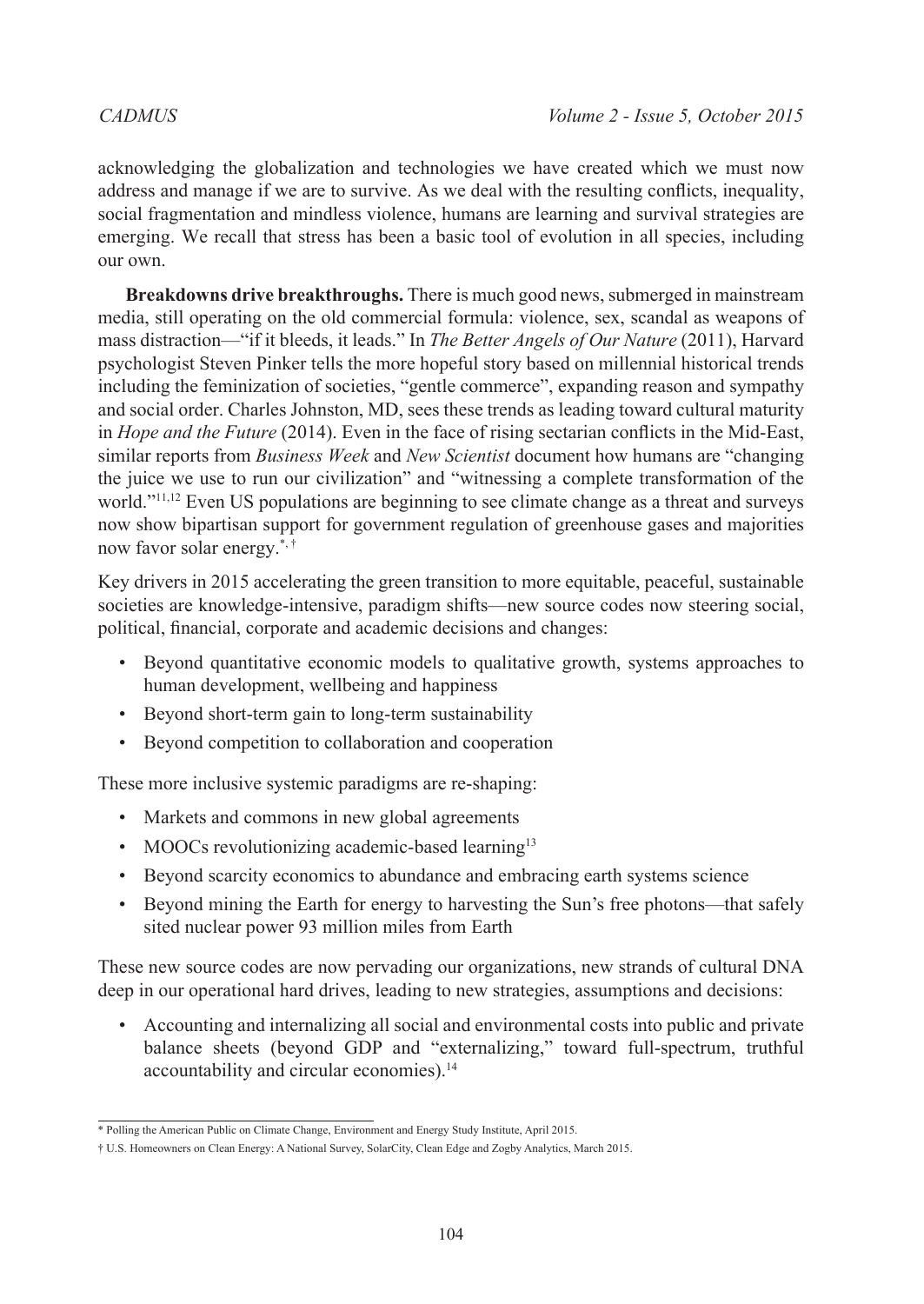- Transforming finance beyond short-term, money-based fossilized asset allocation still mispricing energy and risk<sup>[15](#page-9-14)</sup> to long-term value creation standards based on use of six forms of capital: human, intellectual, financial, social, built and natural (IIRC, SASB, GRI and Ethical Markets' Principles of Ethical Biomimicry Finance®).\*
- Market-based reforms—pollution taxes (including carbon):<sup>[16](#page-9-15)</sup> democratizing financial services; reforming electronic markets and trading;<sup>17</sup> crowdfunding,<sup>†</sup> cellular phone banking, revival of public banks, time banking, credit unions, cooperatives, workerowned companies, hybrid social enterprises and the rise of shareconomies and the circular economy.[18](#page-9-17)
- Focus on inequality, technology-based unemployment and the globalized power-law race-to-the-bottom; new forms of distribution of purchasing power, aggregate demand, guaranteeing minimum basic security, incomes, contingent cash transfers.<sup>19, [20](#page-9-19)</sup>
- Focusing on technological threats—artificial intelligence (AI), cybercrime and terrorism, synthetic biology, geo-engineering, nanotechnologies, space race for helium-3 and other minerals, gene driving;<sup>21</sup> beyond the unsustainable animal protein diets to plant protein, more insect-based foods for energy and resource efficiency and human health.
- Designing and financing urbanization, efficient infrastructure, $22$  focusing more on "infostructure" (broadband, expanding internet access, online education, teledemocracy),‡ public goods and services, mobility, food, cultural and environmental amenities.
- Beyond fresh water intensive glycophyte agriculture to salt-loving halophyte-plant foods, fiber and fuels (based on four underutilized, abundant resources: 40% desert lands, 97% seawater, 10,000 halophyte varieties and free photons).<sup>[23](#page-9-22)</sup>

These broadened approaches to sustainability are tracked in our GTS under our section: Life Systems, including technologies protecting nature, human wellbeing, food, water, education and quality of life. We continue to cover green infrastructure finance by green bond[s24](#page-9-23) and purposes to which such funds are applied. Long-term sustainability requires redesign of major infrastructure from past eras—now no longer fit for purpose: from national electricity grids, urban infrastructure, obsolete dams, crumbling bridges, over-investments in roads and private vehicles versus rail, public transit, bike lanes and pedestrian malls to the massive global fossil fuels apparatus and trade facilities for shipping material goods in our increasingly digitized  $21<sup>st</sup>$  century Information Age. All these system-wide transitions toward efficiency, information and communications technologies (ICT) are now digitizing many sectors of economies worldwide.

<sup>\*</sup> IIRC at http://integratedreporting.org/; SASB at http://www.sasb.org/; GRI at www.globalreporting.org; Principles of Ethical Biomimicry Finance at www.ethicalbiomimicryfinance.com

<sup>†</sup> For more information see http://www.ethicalmarkets.com/category/crowd-funding/

<sup>‡</sup> See for example, Hazel Henderson, Global Infrastructure Fund Conference, Tokyo, Japan, 1998.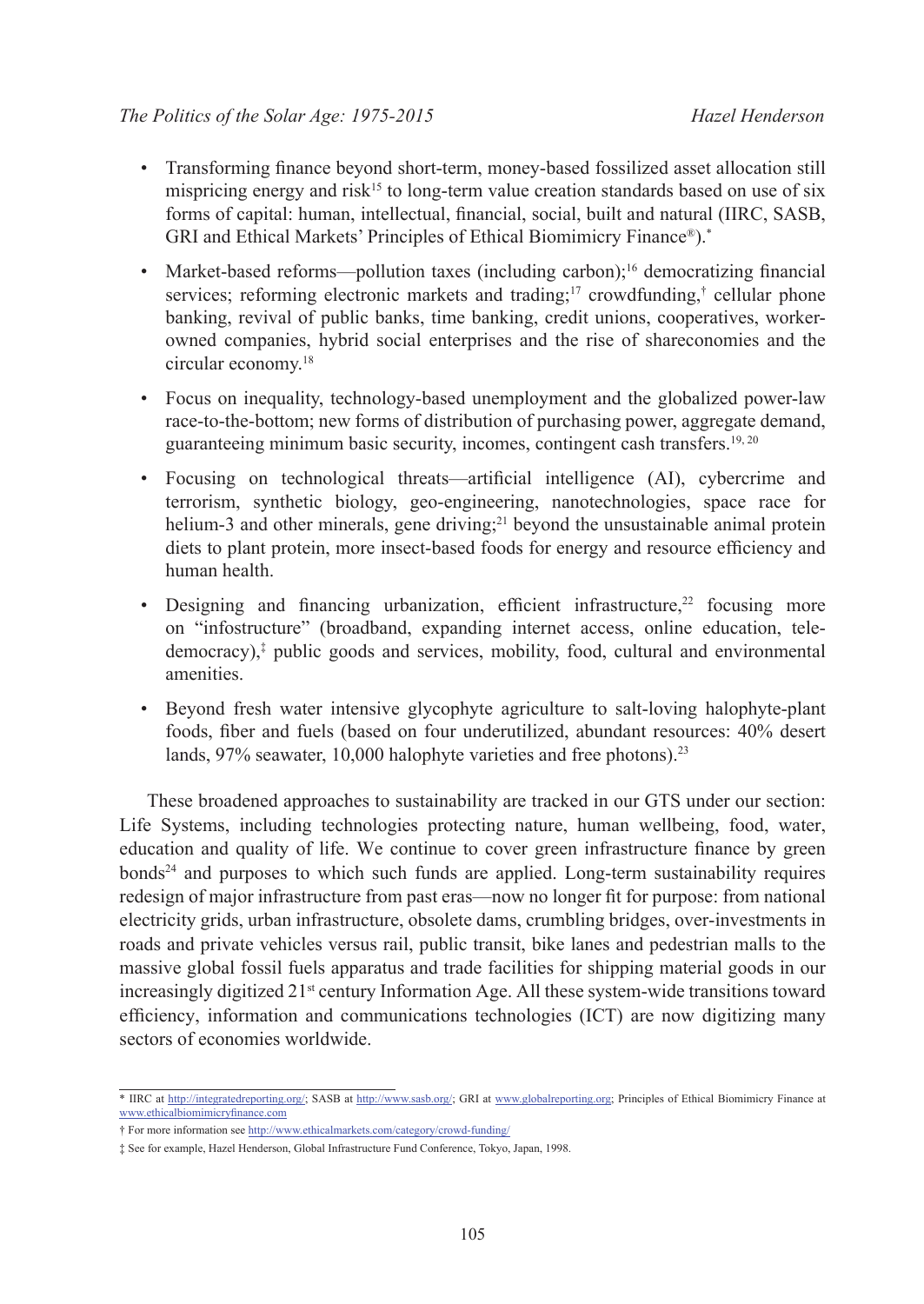### **2. System-wide Transitions**

Systemic awareness of vital interconnections is now crucial, such as between energy, water, food and other tightly coupled systems of agriculture, forestry, ecosystem services, financial speculation and climatic changes (all monitored daily by 120 Earth-observing satellites of many countries cooperating through GEO and the International Space Station). For example, the Inter-American Development Bank is financing smart transportation solutions through new public-private partnerships.\* Even California's drought is producing new approaches such as generating the electricity to run water and waste water system with solar energy.[25](#page-9-24)

The Global Infrastructure Basel conference has revealed its first selection of sustainable infrastructure between \$5 and \$400 million on May 27, 2015, allowing investors to connect with partners and opportunities including wind farms in Vietnam and Senegal, energy and water-saving projects in China, Tanzania; public transit projects in Accra, Mexico City and Fortaleza, Brazil.†

The rapid digitization of legacy industries, manufacturing, retail, traditional banking toward mobile-payments systems like Kenya's M-PESA, crowdfunding sites like Kickstarter and crypto-currencies like Bitcoin are now spreading to healthcare, legal services and the new "shareconomy" hybrids like Uber, airbnb, Couchsurfer and employment sites like Elance and TaskRabbit. While these new ICT services help consumers' budgets and provide casual work for struggling people in developed economies, they can also exacerbate inequality in countries applying austerity, cuts to public services, pensions and healthcare. In addition, electricity-gulping, inefficient server farms are at last being addressed by a consortium of IT industry leaders formed in 2007 in their Green Grid initiative<sup>26</sup> and a Power Usage Effectiveness (PUE) effort with EPA's Energy Star program.<sup>27</sup>

The International Telecommunications Union (ITU) has tracked these trends in ICT and how different countries provide infostructure: internet, broadband, fiber-optic cables, WiFi, phone services and how communications networks are provided and under what standards. For example, Scandinavian countries rank highest in providing standard access to this ICT infostructure while Finland defines such access as a human right. The World Economic Forum (WEF) in Davos, Switzerland, since 2001, has produced its Global Information Technology Report comparing progress in ICT across 143 countries because "ICTs have become key enablers of business and employment creation and of productivity growth." While "ICTs have significant potential for supporting inclusive grow... paradoxically, ICTs have opened up new digital divides.["28](#page-9-27) This is seen both within and between countries, largely due to different standards and politics. ICTs can exacerbate inequality of access, condemning many rural and poor communities to structural poverty and unemployment.

In the USA, for example, access to internet and broadband falls behind many countries, where small cities can be stranded without minimum broadband speed for their

<sup>\*</sup> Public-private partnerships offer smart transportation solutions for Latin America and the Caribbean, Economist Intelligence Unit, Inter-American Development Bank and the Multilateral Investment Fund, April 15, 2015.

<sup>†</sup> First Infrastructure Projects Announced, Global Infrastructure Basel, April 15, 2015.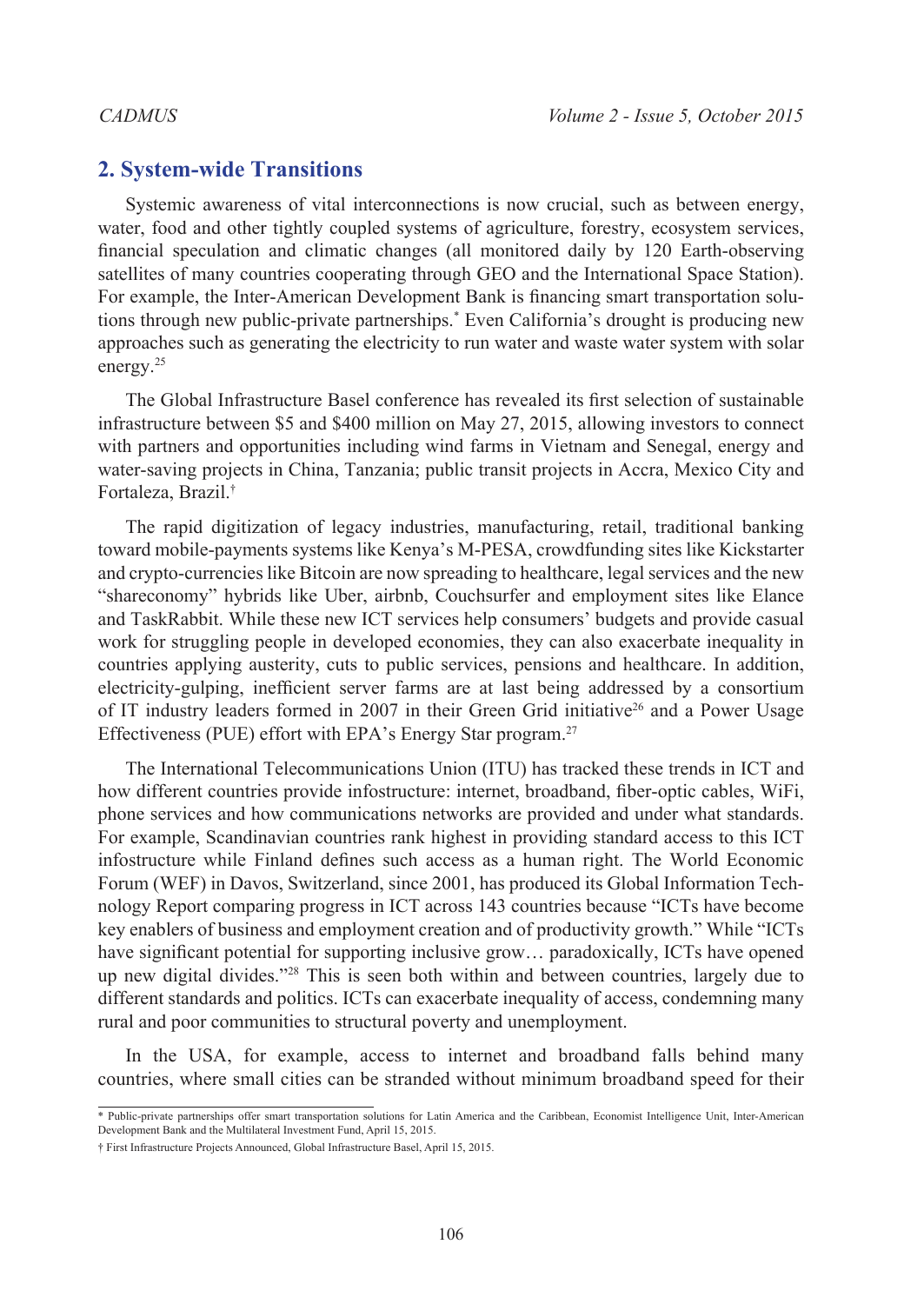small businesses and job creation. Left to the private market, large telecom and cable companies have duopoly or monopoly power and simply will not provide access. The Financial Times reported on how these policies deny service to millions of consumers and small businesses, and which US neighborhoods, small cities and rural areas do not have broadband connections.<sup>[29](#page-10-0)</sup> The WEF report ranks the USA  $7<sup>th</sup>$  behind Singapore, Finland, Sweden, Netherlands, Norway and Switzerland for networked readiness; 14<sup>th</sup> in access standards behind New Zealand, Britain, Canada and the United Arab Emirates (UAE);  $12<sup>th</sup>$ on infostructure and affordability and only  $10<sup>th</sup>$  on business usage.<sup>[30](#page-10-1)</sup>

According to the US Federal Communications Commission, "High-speed Internet access has become fundamental to modern life. Broadband connectivity can overcome geographic isolation and put a world of information and economic opportunity at the fingertips of citizens… Forty-one percent of America's rural schools couldn't get a high-speed connection if they tried… Connectivity is only available at an unreasonably high price." Yet, the Connect America Fund will invest \$20 billion in broadband through 2020, paid by small fees on consumer bills.[31](#page-10-2) Google, Facebook and new entrants into providing internet and broadband connectivity to all humanity are gearing up with new technologies. Google is developing globe-girdling balloons; Facebook has launched its internet.org and will provide access to basic services in tandem with several governments in Africa and hopes to develop solarpowered drones. OneWeb, a Florida-based start-up, aims to provide fast connectivity to all with swarms of cheap, low-flying satellites.<sup>32</sup> However, these innovations are unproven and years away. This huge underlying transition enabling smarter energy, water, cities, online education, waste recycling and more inclusive green growth is tracked in our GTS, currently totaling over \$876 billion.

This array of deeper issues is now emerging in thousands of top-level, global scientific conferences and is the subject of at least three major UN summits in 2015: 1) Financing for Development in Addis Ababa, Ethiopia, July 2015; 2) the UN General Assembly, New York, September 2015, to debate and ratify the new Sustainable Development Goals (SDGs) which build on the Millennium Development Goals (MDGs) which succeeded in advancing education, women's and all human rights and reducing poverty; and 3) the Climate Change Summit in Paris, France, December 2015. The SDGs, launched in 2012 at Rio+20 placed all human goals within the framework of ecological sustainability and inclusive, equitable, lowcarbon green economies in member countries and supported open working groups (OWG) in all these countries. A global Stakeholder Forum was initiated to review the goals. Its report on achieving a better balance between economic, social and environmental dimensions produced deeper research and clarification in a systems-based synthesis (OWG Outcome Document).[33](#page-10-4) An inter-governmental negotiating session at the UN, New York, January 19-21, 2015, conducted a "stocktaking" in preparation for adoption of the final SDGs at the September General Assembly.<sup>34</sup>

The report, "Sustainable Development Goals and Integration," Stakeholder Forum 2015, by Amy Cutter, et al.[,35](#page-10-6) identified cross-cutting issues and where some goals could be focused and integrated with others, for example, how **Goal 7**: "Ensure access to affordable, reliable, sustainable and modern energy for all" was related to **Goal 12**: "Sustainable consumption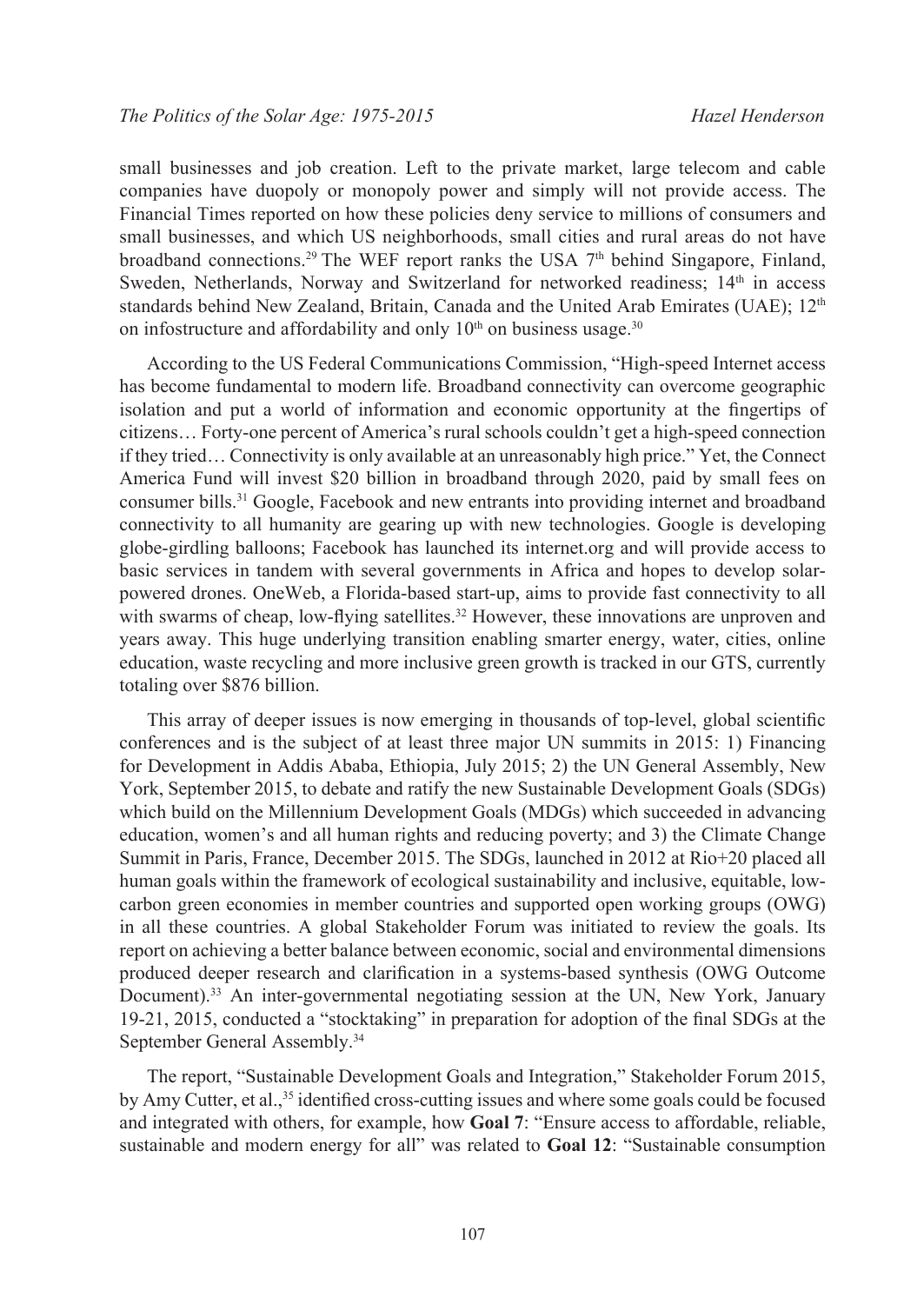and production patterns" (closely followed in our GTS). All the SDGs are related and may be further integrated into a smaller group as advocated by some economists and politicians. However, we agree with those who take a systems view beyond economics and money-based measures, such as Secretary-General Ban Ki-moon, Bill and Melinda Gates and others[.36](#page-10-7) We have reported on **Goal 2**: "Promote sustainable agriculture"; **Goal 6**: "Ensure availability and sustainable management of water and sanitation"; **Goal 8**: "Promote inclusive and sustainable economic growth, full productive employment and decent work for all"; **Goal 9**: "Build resilient infrastructure, promote inclusive, sustainable industrialization and foster innovation"; **Goal 11**: "Make cities and human settlements inclusive, safe, resilient and sustainable"; **Goal 14**: "Conserve and sustainably use the oceans, seas, marine resources for sustainable development"; **Goal 15**: "Protect, restore and promote sustainable use of terrestrial ecosystems, sustainably manage forests, combat desertification, halt and reverse land degradation and halt biodiversity loss".

*"We recognize that people are at the center of development and, in this regard, we strive for a world that is just, equitable and inclusive, and we commit to work together to promote sustained and inclusive economic growth, social development and environmental protection and thereby to benefit all." – The Future We Want*

Ethical Markets supports all these and the other SDGs which relate to gender equity, human rights and social justice which are fully embraced in our Transforming Finance initiative and TV series, our Principles of Ethical Biomimicry Finance® and our EthicMark® Awards raising the ethical bar for advertising, our Quality of Life Indicators and the Caring Economy Indicators of our partner the Center for Partnership Studies.\* We have promoted such goals since the launch of the Earth Charter and its 16 Principles of Human Responsibility at the 1992 Earth Summit in Rio de Janeiro which I have supported ever since.† Our coverage continues with daily updates on investments in quality-of-life access to basic needs, including water, healthier agriculture and food, as well as infostructure: internet access, broadband, electronic education and political participation.

# **3. United Nations Sustainable Development Goals**

The UN Secretary General Ban Ki-moon's report "The Road to Dignity by 2030: Ending Poverty, Transforming All Lives and Protecting the Planet" synthesizes the widespread deliberations of the 193 country members of the United Nations in RIO+20, in Rio de

<sup>\*</sup> Transforming Finance at http://www.ethicalmarkets.com/category/transforming-finance/; Ethical Markets TV Series at [http://ethicalmtv.wpengine.com](http://ethicalmtv.wpengine.com/%3Fs%3Dtransforming%2Bfinance%26submit-2%3Dgo) [/?s=transforming+finance&submit-2=go](http://ethicalmtv.wpengine.com/%3Fs%3Dtransforming%2Bfinance%26submit-2%3Dgo); Ethical Biomimicry Finance at www.ethicalbiomimicryfinance.com; EthicMark Awards at www.ethicmark.org; Ethical Markets Quality of Life Indicators at www.ethicalmarketsqualityoflife.com; Caring Economy Indicators at http://caringeconomy.org/newindicators/ † The Earth Charter, Earth Charter International, San Jose, Costa Rica. http://www.earthcharterinaction.org/content/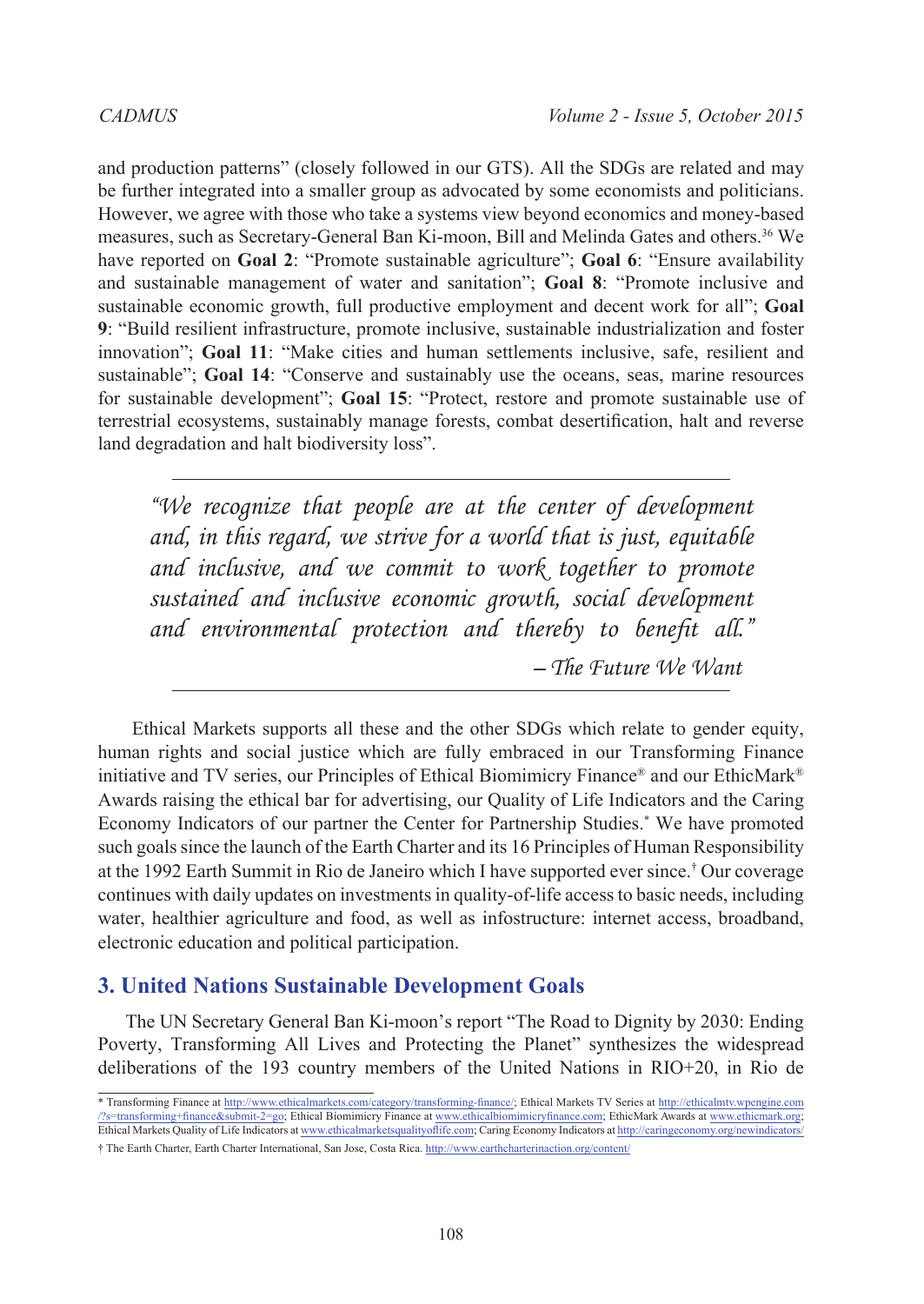Janeiro, Brazil in 2012, with the over 50,000 civic, business and investor groups, including us, also participating.<sup>37</sup> The global consultations since then led to these new SDGs to expand on the Millennium Development Goals' progress since 2000. The Rio Outcome document *The Future We Want* summary states, "We recognize that people are at the center of development and, in this regard, we strive for a world that is just, equitable and inclusive, and we commit to work together to promote sustained and inclusive economic growth, social development and environmental protection and thereby to benefit all."

*"The stresses now occurring globally are largely due to limited perspectives, ancient ideologies and defunct economic models."*

Secretary General Ban Ki-Moon masterfully synthesizes all these global debates and agreements into "A Universal Call to Action to Transform Our World Beyond 2015". It contains many of the proposals and new paradigm approaches, new metrics beyond GDP, new Principles and Standards for guiding ethical businesses and investors, cooperatives, NGOs, auditors, accountants and financial firms which we have produced and advocated, both in my books and papers since the 1970s, and those of our company Ethical Markets Media (USA and Brazil), a Certified B Corporation since our founding in 2004.

Thus, we intend to continue fully supporting these unfolding transformative processes, including the United Nations Environment Programme (UNEP) Inquiry on Design of a Sustainable Financial System and its  $3<sup>rd</sup>$  Report "Pathways To Scale",<sup>38</sup> to which we contributed and posted, and continue reporting on them in our Daily Headlines, as well as our Green Transition Scoreboard®, our Ethical Money Directory, our Quality of Life Indicators, our Principles of Ethical Biomimicry Finance®, our TV series "Transforming Finance" distributed worldwide by www.films.com to colleges and libraries (free at www. ethicalmarkets.tv) and our EthicMark® Awards for Advertising that Uplifts the Human Spirit and our Future Potentials, now accepting nominations for our  $10<sup>th</sup>$  annual Awards at www. ethicmark.org, as well as our MOOC: the Ethical Markets Exploratorium, free to students, lifelong learners and global citizen activists.

We believe that 2015 can be a year where these transformations are truly launched in academia, public, private and civic sectors worldwide, because the stresses now occurring globally are largely due to limited perspectives, ancient ideologies and defunct economic models. These transitions show that stress is evolution's tool and that breakdowns do drive breakthroughs! We favor the "cap and dividend" policies as more equitable and carbon taxes as preferable to carbon trading[.39](#page-10-10)

2015 will see the December Climate Change Summit to be held in Paris, France, focus on hammering out a set of agreements succeeding the earlier Kyoto Protocols (on which I commented in "From Rigged Carbon Markets to Investing in Green Growth", 2011)[.40](#page-10-11) Hopes lie in the US Obama administration's agreements with India's Prime Minister Narendra Modi and their compact with China's President Xi Jinping to reduce emissions and shift to more renewable energy use. The GTS focuses on this key shift from fossil fuels, carbon emissions and their huge subsidies to inclusive, knowledge-richer, green economies. As we show in this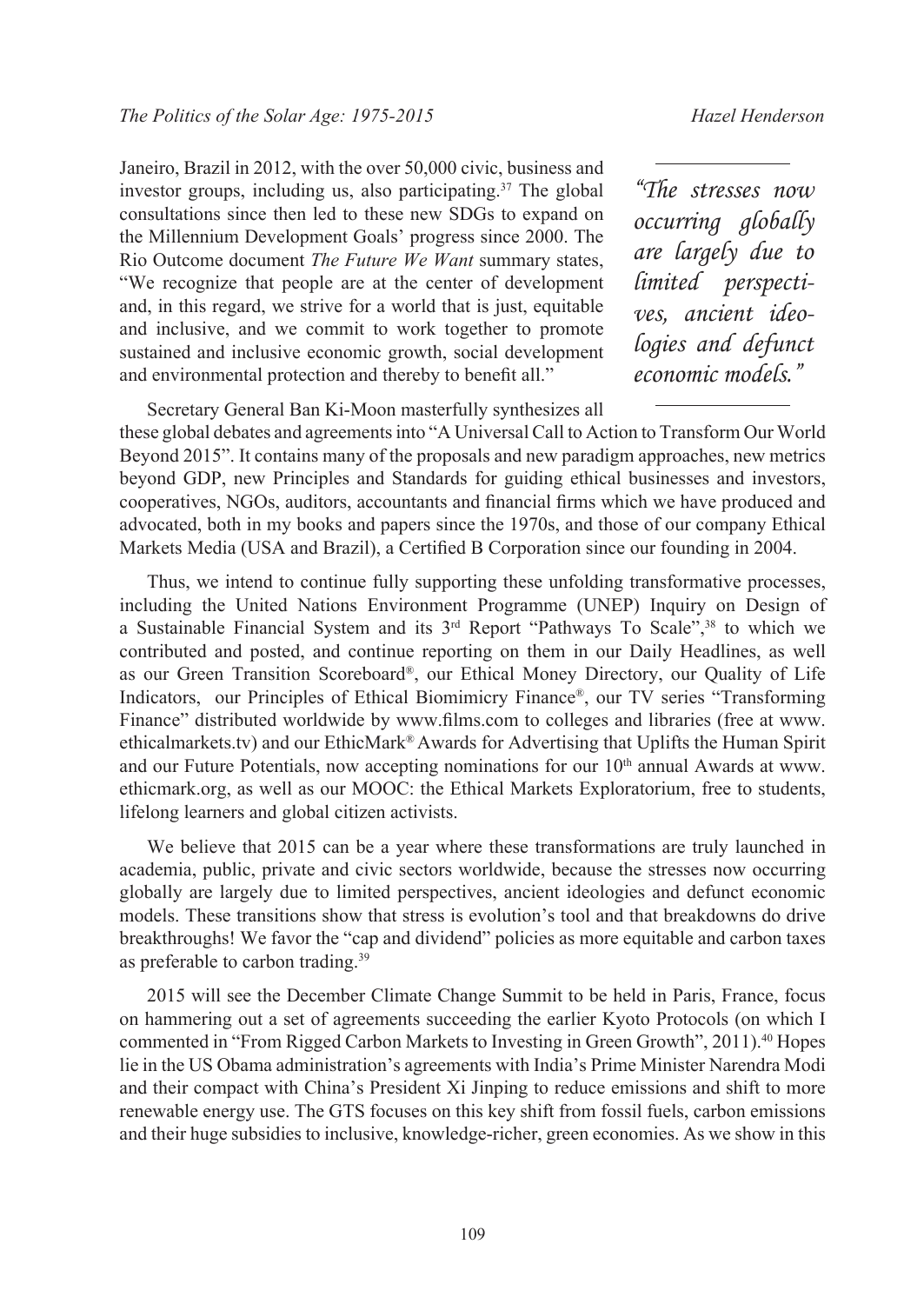latest GTS report, private investments are still leading in financing this global transition with our new total at \$6.22 trillion. Fossil-free portfolios now outperform those with coal, gas and oil, while MSCI, a well-known financial provider is launching a family of fossil-free indexes.[41](#page-10-12)

*Author Contact Information Email: [hazel.henderson@ethicalmarkets.com](mailto:hazel.henderson%40ethicalmarkets.com?subject=) Website: [www.ethicalmarkets.com](hazel.henderson%40ethicalmarkets.com)*

### **Notes**

- <span id="page-9-0"></span>1. Michael Mainelli and Chiara von Gunten, *Financing the Transition: Sustainable Infrastructure in Cities* (London: Z/Yen Group, 2015)
- <span id="page-9-1"></span>2. Zhang Chenghui, Simon Zadek and Mark Halle, *Greening China's Financial System: Synthesis Report* (Winnipeg: IISD, 2015)
- <span id="page-9-2"></span>3. Katie Gilbert, "The Bright Side," *Institutional Investor* March 2015
- <span id="page-9-3"></span>4. Peter Alstone, Gerhenson, Dimitry and Daniel Kammen, "Decentralized Energy Systems for Clean Electricity Access," *Nature Climate Change* 5, (2015):305-314
- <span id="page-9-4"></span>5. Jeff Deyette et al., *The Natural Gas Gamble* (Cambridge: Union of Concerned Scientists), 2015 [http://www.ucsusa.org/sites/](http://www.ucsusa.org/sites/default/files/attach/2015/03/natural-gas-gamble-full-report.pdf) [default/files/attach/2015/03/natural-gas-gamble-full-report.pdf](http://www.ucsusa.org/sites/default/files/attach/2015/03/natural-gas-gamble-full-report.pdf)
- <span id="page-9-5"></span>6. John Vidal, "Water privatization: a worldwide failure?," *The Guardian* January 30, 2015
- <span id="page-9-6"></span>7. Mark Fischetti, "This Land is My Land," *Scientific American* May 2015
- <span id="page-9-7"></span>8. Frances Denmark, "The Greening of European Pensions," *Institutional Investor* March 2015
- <span id="page-9-8"></span>9. Katie Gilbert, "Performance Anxiety," *Institutional Investor* May 2015
- <span id="page-9-9"></span>10. Mara Prentiss, *Energy Revolution* (Cambridge: Belknap-Harvard University Press, 2015)
- <span id="page-9-10"></span>11. Charles Kenny, "The Economic Power of Positive Thinking," *Bloomberg BusinessWeek* Jan. 12, 2015
- <span id="page-9-11"></span>12. C. Brathic, "Climate for Optimism," *New Scientist* Dec. 27, 2014
- <span id="page-9-12"></span>13. See for example, Kevin Carey, *The End of College* (New York: Riverhead/Penguin, 2015)
- <span id="page-9-13"></span>14. Fritjof Capra and Hazel Henderson, *Qualitative Growth* (London: ICAEW and Tomorrow's Company, 2009) [http://www.](http://www.ethicalmarkets.com/wp-content/uploads/2009/10/Qualitative-Growth.pdf) [ethicalmarkets.com/wp-content/uploads/2009/10/Qualitative-Growth.pdf](http://www.ethicalmarkets.com/wp-content/uploads/2009/10/Qualitative-Growth.pdf)
- <span id="page-9-14"></span>15. Hazel Henderson, "Fossilized Asset Allocation Still Mis-Pricing Energy And Risk," *Seeking Alpha* Jan. 22, 2015 http://seekingalpha.com/article/2840336-fossilized-asset-allocation-still-mis-pricing-energy-and-risk
- <span id="page-9-15"></span>16. Hazel Henderson, "2015's Winning Coalition," *CSRWire* Jan. 7, 2015
- <span id="page-9-16"></span>17. Hazel Henderson, "Reforming Electronic Markets and Trading," *CSRWire* Nov. 19, 2014
- <span id="page-9-17"></span>18. Rosalinda Sanquiche, "Beyond Wall Street: the encouraging growth of new financial models," *The Guardian* Jan. 14, 2015 [http://www.theguardian.com/sustainable-business/2015/jan/14/beyond-wall-street-growth-of-new-financial-models-circular](http://www.theguardian.com/sustainable-business/2015/jan/14/beyond-wall-street-growth-of-new-financial-models-circular-economy)[economy](http://www.theguardian.com/sustainable-business/2015/jan/14/beyond-wall-street-growth-of-new-financial-models-circular-economy)
- <span id="page-9-19"></span><span id="page-9-18"></span>19. Hazel Henderson, "Facing Up To Inequality: New Approaches Beyond Economism," *The Globalist*, Dec. 31, 2013
- 20. Hazel Henderson, "Reforming Money and Banking: Keys to Debt and Jubilee," *Tikkun* Jan. 21, 2015
- <span id="page-9-20"></span>21. *Global Risks 2015* 10<sup>th</sup> Edition (Geneva: World Economic Forum, 2015)
- <span id="page-9-21"></span>22. Hazel Henderson, Rosalinda Sanquiche and Timothy Nash, "Green Bonds Growing Green Infrastructure," Green Transition Scoreboard Update, *Ethical Markets Media* August 2014.
- <span id="page-9-22"></span>23. Hazel Henderson, Rosalinda Sanquiche and Timothy Nash, "Plenty of Water," Green Transition Scoreboard Report, *Ethical Markets Media* March 2014
- <span id="page-9-23"></span>24. Henderson, Sanquiche and Nash, Plenty of Water 2014.
- <span id="page-9-24"></span>25. Roy Hales, "A Partial Solution to California's Water Problems," *Sun Xtender* April 10, 2015.
- <span id="page-9-25"></span>26. "PUE to Become Global Standard for Data Center Efficiency," *GreenBiz* April 5, 2010.
- <span id="page-9-26"></span>27. Ryan Siegel, "New Server Technology Reduces the Power Required to Save Energy," *Just Means* April 9, 2015.
- <span id="page-9-27"></span>*28.* The Global Information Technology Report 2015 (Geneva: World Economic Forum, 2015).